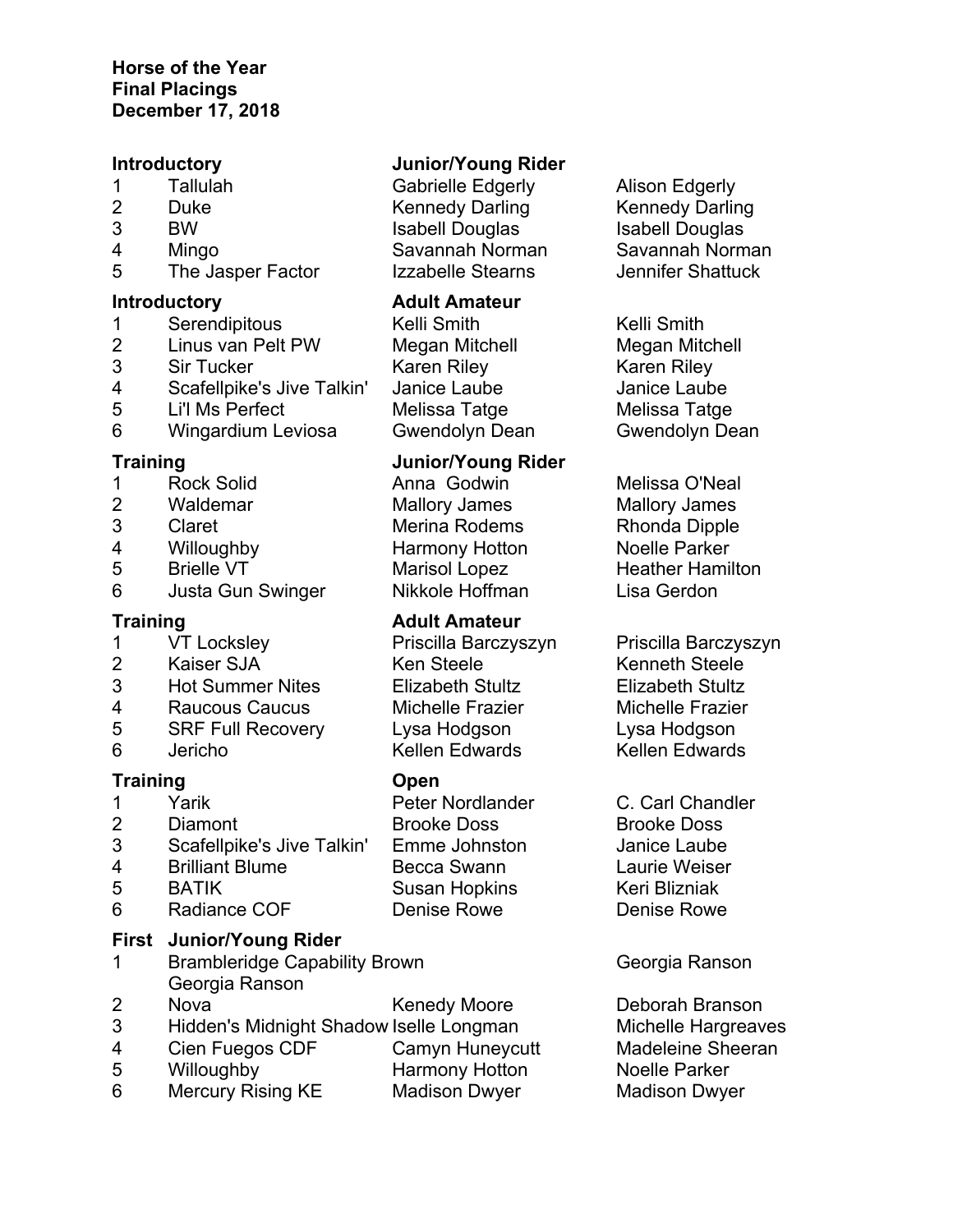### **First Adult Amateur**

- 1 Kopieren Leigh Haase Leigh Haase
- 
- 3 Alexander the Great Dana Foster Dana Foster
- 
- 
- 6 Carbonero XCVI Tina Cook Tina Cook

### **First Open**

- 
- 
- 
- 
- 5 Fernhill Razmataz Candy Allen Jane Simon
- 

- 
- 
- 
- 
- 
- 6 Mercury Rising KE Madison Dwyer Madison Dwyer

- 1 Vine Fan De Stuken Berbel Schreur Berbel Schreur
- 2 Eurostar H Elizabeth Bird Elizabeth Bird
- 
- 
- 
- 6 Ladies First Monika Schnacke Monika Schnacke

# **Second Open**

- 1 Hidden Treasure **Heather Hamilton** Bianca Rosso
- 
- 
- 
- 5 My Silver Heart Leila Cluff-Ryan Leila Cluff-Ryan
- 

# **Third Junior/Young Rider**

- 
- 2 Dazzling Diva Georgia Brame Georgia Brame
- 
- 4 HRH Popstarr Lunalee Barboza Lunalee Barboza
- 
- 
- 2 Trebuchet Denise Potts Denise Potts 4 Pfzar HP Allison Hackett-Dorn Allison Hackett-Dorn 5 Ferrante CF John Schaaf John Schaaf
- 1 Poppet **Anne Dekeyser** Trish Beckham 2 Basima Katherine Tackett Patricia Tidwell 3 Gold Rush Elizabeth Hart Doreen Schlicht 4 Fairchild Elizabeth McGrady Elizabeth McGrady 6 DEM Luna Amanda Martyn Amanda Martyn

# **Second Junior/Young Rider**

1 Donatus **Lunalee Barboza** Penny Barboza 2 Delovely **Alexa Clegg Alexa Clegg** Alexa Clegg 3 Balthazar Olivia Brown Olivia Brown 4 HRH Popstarr Lunalee Barboza Lunalee Barboza 5 Hidden's Midnight Shadow Iselle Longman Michelle Hargreaves

# **Second Adult Amateur**

3 Dreyya Steve Hutzler Steve Hutzler 4 Vigoureux Liz Bromberg Liz Bromberg 5 Leonidas Kathryn Saunders Kathryn Saunders

 Dominic Letitia Mastrianni Letitia Mastrianni Donovan Lisa Gerdon Susan Massaro Que Linda Vicki Kelley Vicki Kelley Corsair Jean Devenny Jean Devenny

1 Donatus **Lunalee Barboza** Penny Barboza 3 Delovely Alexa Clegg Alexa Clegg 6 Balthazar Olivia Brown Olivia Brown

5 Madeline Camyn Huneycutt Camyn Huneycutt

- 
- 
- 
- 
- 
-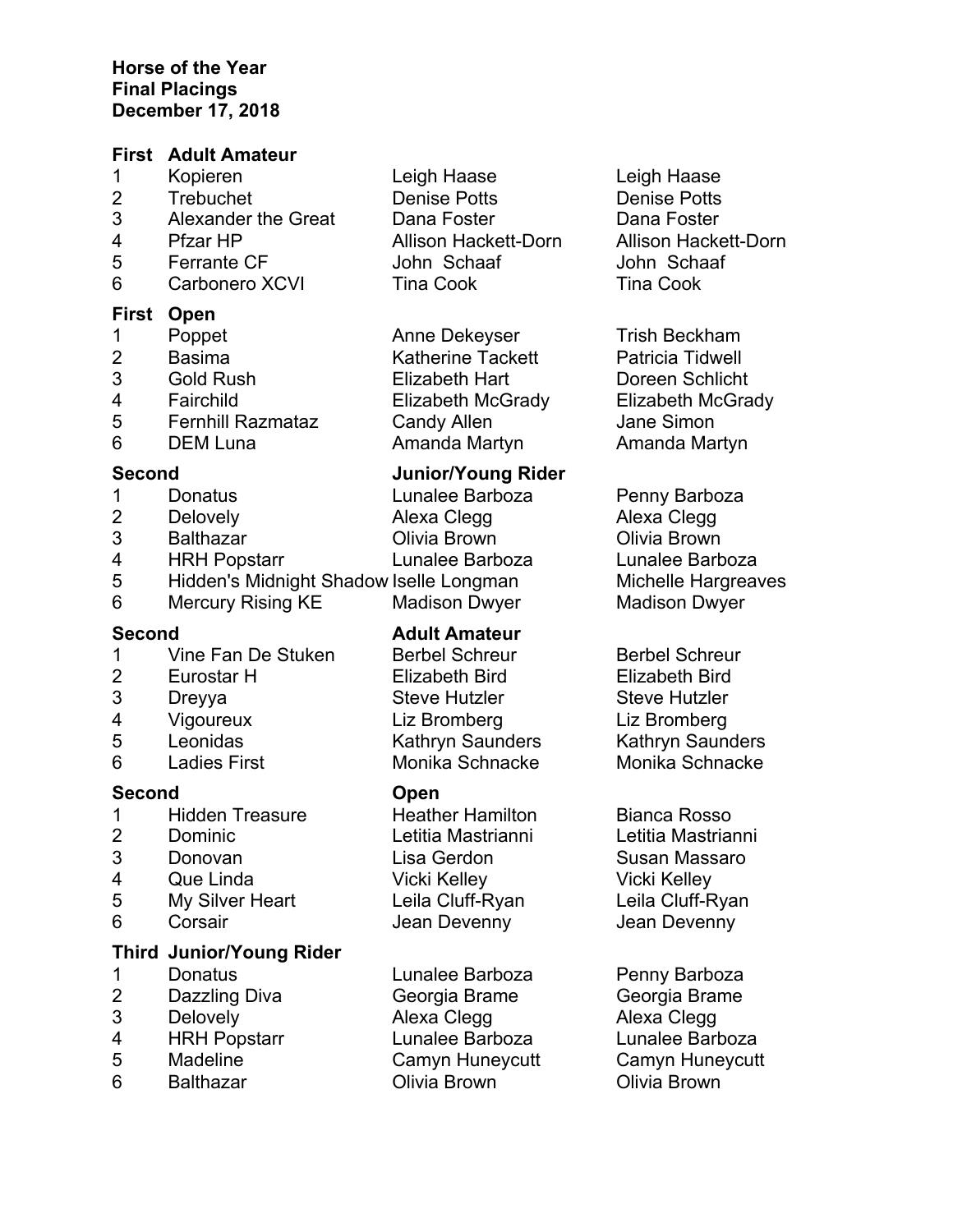### **Third Adult Amateur**

- 1 Talladega Ashley Brill Ashley Brill
- 
- 
- 
- 
- 6 Rein Czech Pamela Burdett Pamela Burdett

# **Third Open**

- 
- 
- 
- 
- 
- 

- 1 HRH Popstarr Lunalee Barboza Lunalee Barboza
- 
- 

- 
- 
- 3 Tiara PT Lisa Graf Lisa Graf
- 4 Bedroom Pal Robert Bezzeg Robert Bezzeg

# **Fourth Open**

- 1 Belcantos Welt Keni Kerin Kerin Lynn Kerin
- 
- 
- 
- 5 Quietude Seneca Rocks Elaine Hayes **Ruth Shaw**
- 
- 

*Brenda Ridenour*

# **FEI Junior/Young Rider Junior/Young Rider**

- 
- 2 HRH Popstarr Lunalee Barboza Lunalee Barboza
- 3 Don Derrick Anna Weniger Dawn Weniger
- 4 Gazpacho Du Caet Kylie Dickinson Kylie Dickinson
- 

# **FEI Prix St. Georges Adult Amateur**

- 
- 
- 3 General Grant Rebecca Estes Rebecca Estes
- 
- 4 Duvaldez Kimberly Clark Kimberly Clark
	-

 San Amani Laura Pendleton Laura Pendleton 2 Quando B Kicki Nordlander Kicki Nordlander<br>3 Raphaela Mennifer Flowers Jennifer Flowers Raphaela Jennifer Flowers Jennifer Flowers Jazzman Courtney Vesel Courtney Vesel Raapunzel Emily Spicer Emily Spicer Corsair Jean Devenny Jean Devenny

# **Fourth Junior/Young Rider**

2 Madeline Camyn Huneycutt Camyn Huneycutt 3 Donatus Lunalee Barboza Penny Barboza

# **Fourth Adult Amateur**

2 Makers Mark Rhonda Dretel Rhonda Dretel

2 Claudius Dawn Weniger Andrew Weniger 3 Favulous Ellen Peebles Ellen Peebles 4 Danseur Brooke Doss Brooke Doss 6 Reno Ines Ritter Ines Ritter Ines Ritter *Honorable Mention Don Regale MF Koby Robson*

5 Donatus Lunalee Barboza Penny Barboza

1 Ceasar Ann Turner Ann Turner Petacchi Kaitlynn Mosing Kaitlynn Mosing Kaitlynn Mosing

2 Solomon Johanna Fowler Johanna Fowler 3 Dastan Rhonda Dretel Rhonda Dretel 5 Natalie Joyce Giles Joyce Giles

1 Rein Czech Pamela Burdett Pamela Burdett

1 Angelo-H Alexandra Gaither Alexandra Gaither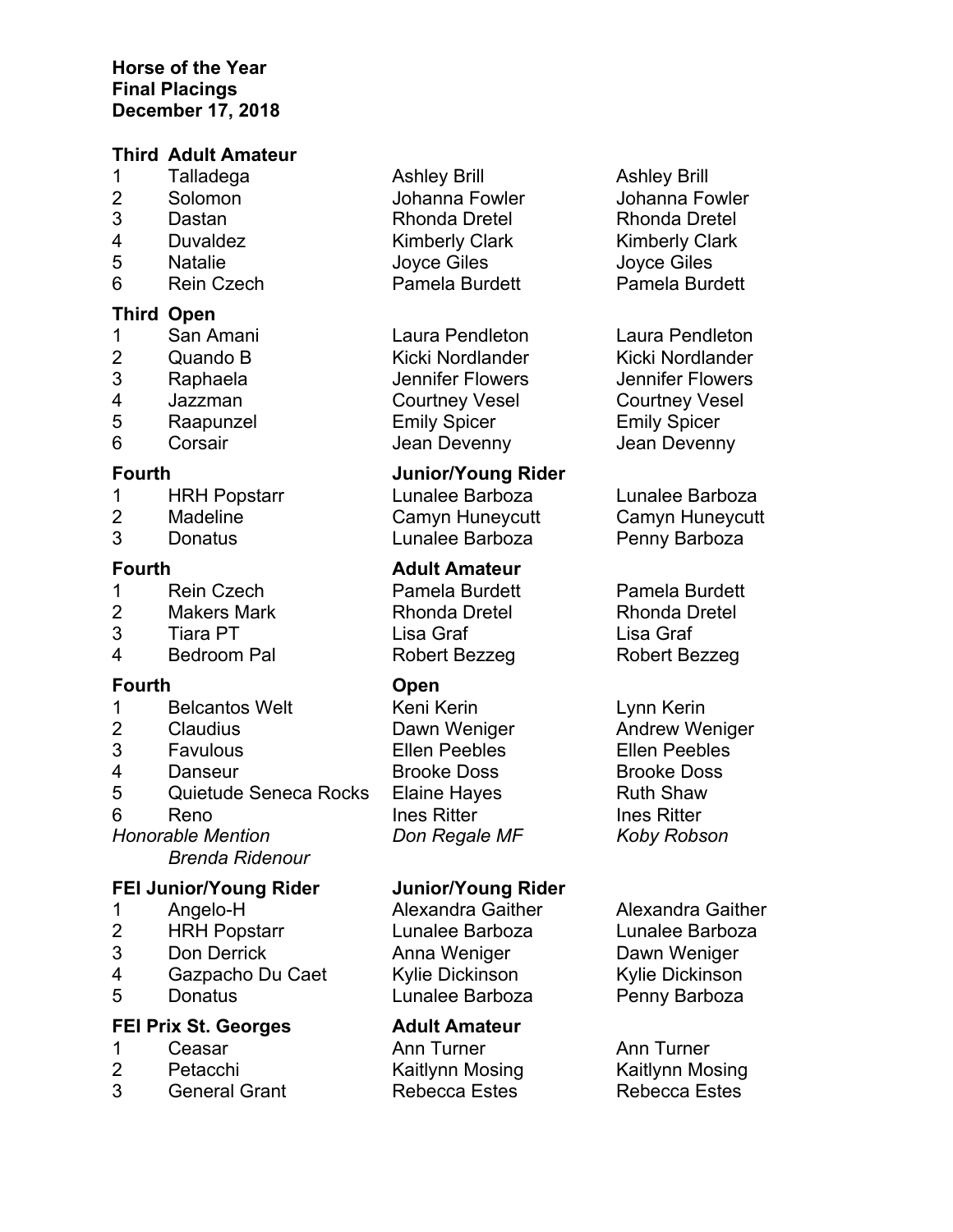- 
- 
- 

# **FEI Prix St. Georges Open**

1 Danseur Brooke Doss Brooke Doss 2 Don Regale MF Koby Robson Brenda Ridenour 3 Tangled Up in Blue Andrea Hammer Andrea Hammer 4 Daemara Keni Kerin Kerin Nancy Clendenin 5 Favulous Katherine Tackett Ellen Peebles 6 Regentanz Claudia Novick Claudia Novick *Honorable Mention Allright Peter Nordlander Peter* 

*Nordlander*

- 1 Dominic LHF **Ann Turner** Ann Turner Ann Turner
- 
- 
- 
- 
- 

# **FEI Intermediate I Open**

- 
- 2 Don Perygnon Meredith Wilson Meredith Wilson
- 
- 
- 
- 

# **FEI Intermediate II/A/B Adult Amateur**

1 Zidane Becky Shealy Becky Shealy

# **FEI Intermediate II/A/B Open**

- 1 Deep Blue Susan Wiedman Mary Tompkins
- 
- 
- 4 Shall We Dance Heather Mehal Heather Mehal
- 
- 

# **FEI Grand Prix Adult Amateur**

1 Welkin **Amy Bresky** Amy Bresky Amy Bresky

# **FEI Grand Prix Open**

- 
- 
- 
- 

4 Surprising Find Karrigan Norris Karrigan Norris 5 Makers Mark Rhonda Dretel Rhonda Dretel

# **FEI Intermediate I Adult Amateur**

2 Flash Sally Vivrette Sally Vivrette 3 Deuce Jamie McDevitt Jamie McDevitt 4 Petacchi Kaitlynn Mosing Kaitlynn Mosing Kaitlynn Mosing 5 HS Brav-o Robyn Hahn Robyn Hahn 6 Magda Liz Bromberg Liz Bromberg

1 Allright Peter Nordlander Peter Nordlander 3 Carlito Ashley Dimmette Ashley Dimmette 5 Gettysburg Megan Suffling Megan Suffling 6 Regentanz Claudia Novick Claudia Novick

2 Westen Jessica Paine Jessica Paine 3 Dado HM Jessica Paine Jessica Paine 5 Jolie F Koby Robson Nan Pieroni 6 Django **Hokan Thorn** Hokan Thorn Hokan Thorn

1 Diango **Hokan Thorn** Hokan Thorn Hokan Thorn 2 Shall We Dance **Heather Mehal** Heather Mehal<br>3 Madame Butterfly Karvn Becerra Karvn Becerra Madame Butterfly Karyn Becerra Karyn Becerra 4 Darkwin Kristine Hamilton Kristine Hamilton

6 Flairance Sandie Gaines-Beddard Sandie Gaines-Beddard

4 Aftyn Natalie Tribett Joseph Williamson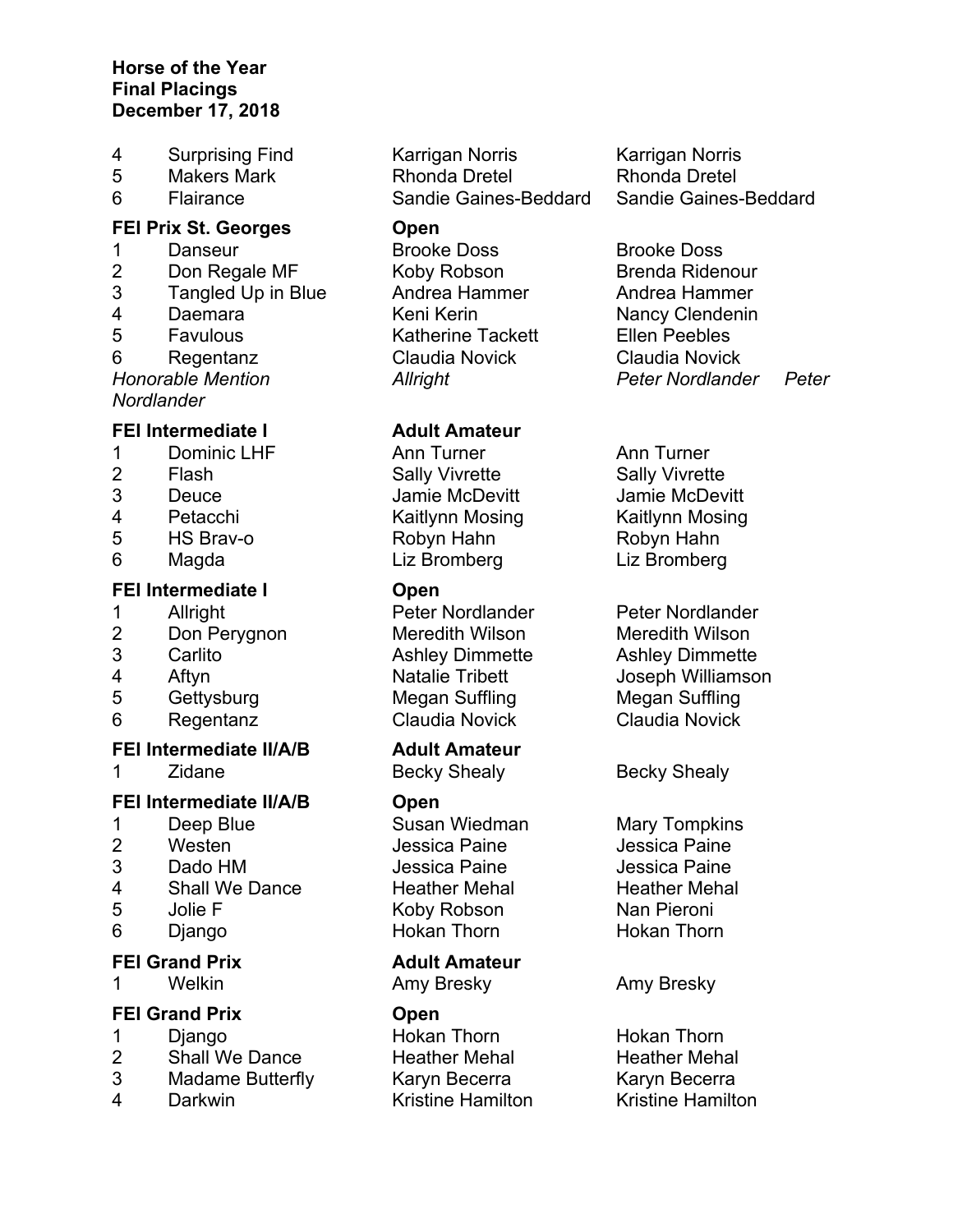| 6<br>Deep Blue                                                                                                                                                                                                                       | Susan Wiedman<br><b>Mary Tompkins</b>                                                                                                                                            |
|--------------------------------------------------------------------------------------------------------------------------------------------------------------------------------------------------------------------------------------|----------------------------------------------------------------------------------------------------------------------------------------------------------------------------------|
| <b>Musical Freestyle</b>                                                                                                                                                                                                             | <b>Junior/Young Rider</b>                                                                                                                                                        |
| Charmeur<br><b>Lily Darwin</b><br>1<br>$\overline{2}$<br>Hidden's Midnight Shadow Iselle Longman<br>3<br>Delovely<br>Alexa Clegg<br>4<br>Don Derrick<br>5<br>Gazpacho Du Caet                                                        | <b>Lily Darwin</b><br>Michelle Hargreaves<br>Alexa Clegg<br>Anna Weniger<br>Dawn Weniger<br>Kylie Dickinson<br>Kylie Dickinson                                                   |
| <b>Musical Freestyle</b><br><b>SRF Full Recovery</b><br>$\mathbf 1$<br>$\overline{2}$<br>Liz Bromberg<br>Vigoureux<br>3<br>Carbonero XCVI<br><b>Tina Cook</b><br>4<br>Welkin<br>Amy Bresky<br>5<br>Duelligan<br>6<br>Bonjour Bacardi | <b>Adult Amateur</b><br>Lysa Hodgson<br>Lysa Hodgson<br>Liz Bromberg<br><b>Tina Cook</b><br>Amy Bresky<br>Linda Tomlinson<br>Linda Tomlinson<br>Jennifer Boyle<br>Jennifer Boyle |
| <b>Musical Freestyle</b><br>Open                                                                                                                                                                                                     |                                                                                                                                                                                  |
| Quietude Seneca Rocks<br><b>Elaine Hayes</b><br>1                                                                                                                                                                                    | <b>Ruth Shaw</b>                                                                                                                                                                 |
| $\overline{2}$<br><b>Dianello</b><br>3<br>Susan Wiedman<br>Encanto                                                                                                                                                                   | Andrea Gumrich<br>Andrea Gumrich<br><b>Pamela Winters</b>                                                                                                                        |

- 
- 
- Tyberius Tazma Trent Tazma Trent

# **Maiden Junior/Young Rider**

- Mercury Rising KE Madison Dwyer Madison Dwyer
- 
- 
- 3 Hot Commodity **Kylee Narron** Kylee Narron
- 5 Hockley Valley Sofia Oates Sofia Oates
- 

# **Maiden Open**

- De Firenze Joan Hilsman Joan Hilsman
- Southern Cider Jessica Brown Jessica Brown
- Thermos Gizmo Laura Simson Laura Simson
- Ragged Spec Chloe Backus Chloe Backus
- Talisman Joan Hilsman Joan Hilsman
- Imperial Pilot Amanda Burton Amanda Burton
- 6 Stonington Blue Karen Stroud Kimberly Rushton

- 
- My Lady Raisa Emily Worth Emily Worth
- 
- Ballroom Blitz Lawson Wasmuth Lawson Wasmuth

# **Beginner Novice Junior/Young Rider**

1 Aleta NSF Finley Habenicht Finley Habenicht Krugerrand Hannah Taylor Hannah Taylor

Fabiola Jerry Stone Jerry Stone

4 Gettysburg Megan Suffling Megan Suffling Aftyn Natalie Tribett Joseph Williamson

 Fool's Golde Rebecca Banta Rebecca Banta Bill Cody Rayne Atkinson Rayne Atkinson 6 BW Isabell Douglas Isabell Douglas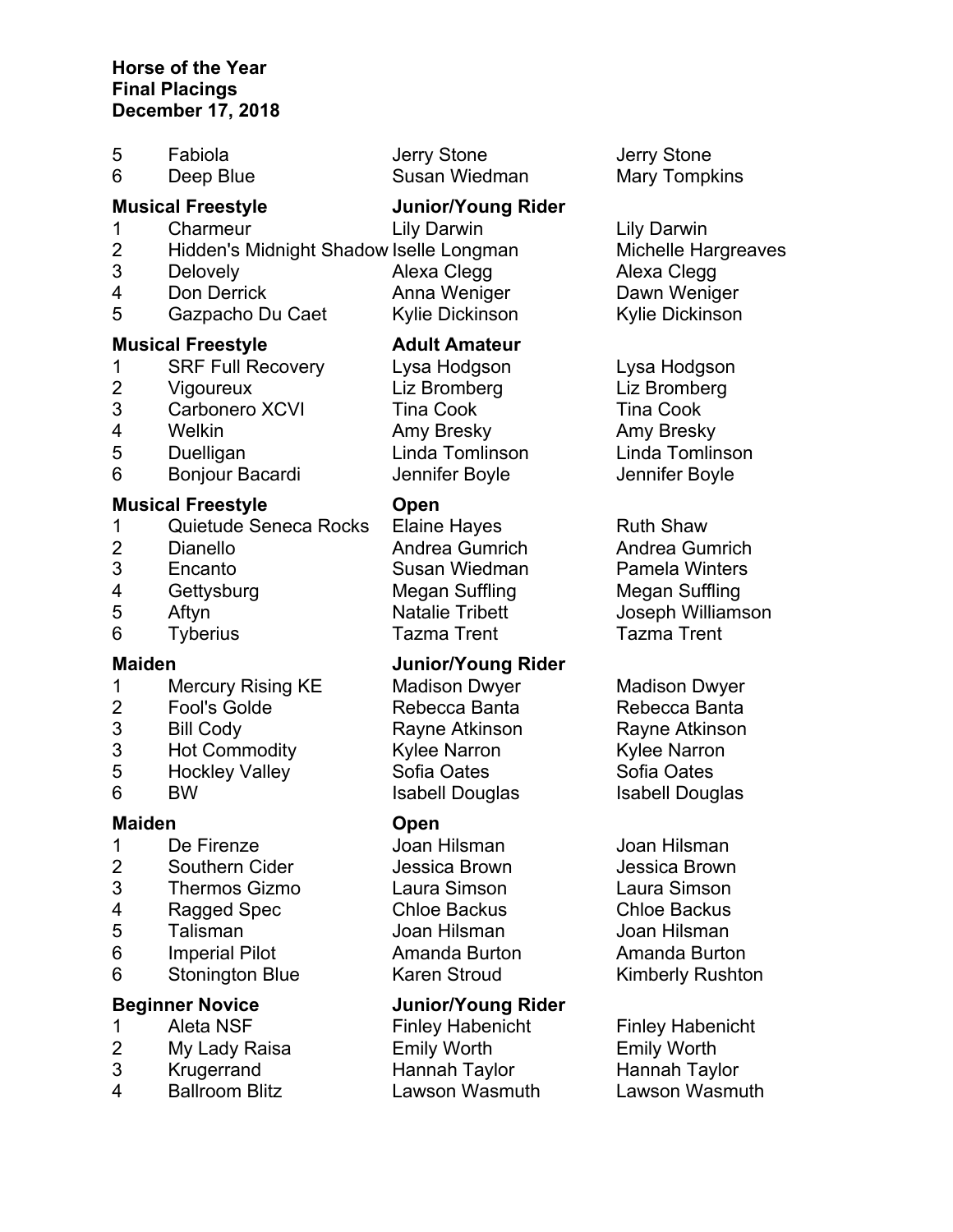| 4 | Supernova              | Sofia Vachino             | Sofia Vachino             |
|---|------------------------|---------------------------|---------------------------|
| 6 | Roseville              | Morgan Fenrick            | Morgan Fenrick            |
|   | <b>Beginner Novice</b> | <b>Open</b>               |                           |
|   | Finntastic!            | <b>Heidi Grimm Powell</b> | <b>Heidi Grimm Powell</b> |

2 Brit's Party Favor Kimberly Rushton Kimberly Rushton Delmonico Becca Swann Mary Tompkins Ramblin' Rosie Amy Warren Amy Warren Grand Finale Leila Cluff-Ryan Leila Cluff-Ryan

# **Novice Junior/Young Rider**

1 Skybound Skittles Darcy Dean Darcy Dean 3 Let's Lindy Lexi Field Lexi Field 4 Ricoche' Avery Dimaggio Avery Dimaggio 5 Valentino Kaley Crosby Kaley Crosby 6 Top Gun Ruth Huggins Ruth Huggins

 Photographic Kristyn Berger Kristyn Berger Pomelia Allie Keresman Allie Keresman 5 CF Baltic Royal Tee Heather King Heather King Raucous Caucus Michelle Frazier Michelle Frazier

# **Training Junior/Young Rider**

1 Valentino Kaley Crosby Kaley Crosby 2 Willie Wiggins Colette Leber Colette Leber

4 Interactif Spy Morgan Boyer Morgan Boyer 4 Quit Bucking Shellie Sommerson Shellie Sommerson

2 Fernhill Fierce Dylan Philipps Dylan Philipps 3 Kiltubrid Rebel Maia Kantorowski Maia Kantorowski 4 Willie Wiggins Colette Leber Colette Leber

5 Reverred Chic Jennifer Seals Jennifer Seals

2 George Thoroughly Good Rebecca Mahaffey Rebecca Mahaffey

2 Forgiven Debbie Adams-Saunders Debbie Adams-Saunders

### **Novice Open**

- 1 Beaulieu's Casa Grande Joan Kinley-Howard Joan Howard
- 
- 
- 
- 
- 

- 
- 
- 3 Let's Lindy Lexi Field Lexi Field
- 4 Categorically Cooley Ella Braundel Ella Braundel
- 5 Fernhill Fierce Dylan Philipps Dylan Philipps
- 6 Indian Summer's Kaylee Colette Leber Colette Leber

### **Training Open**

- 1 Conquistadora Samantha Erwin Samantha Erwin
- 2 Highly Discreet Amy Warren Amy Warren
- 3 Momma's Little Secret Molly Parker Molly Parker
- 
- 
- 6 Mr. Steel Your Girl Morgan Boyer Morgan Boyer

# **Preliminary & Above Junior/Young Rider**

- 1 Frodo of the Shire Katherine Christopher Katherine Christopher
- 
- 
-